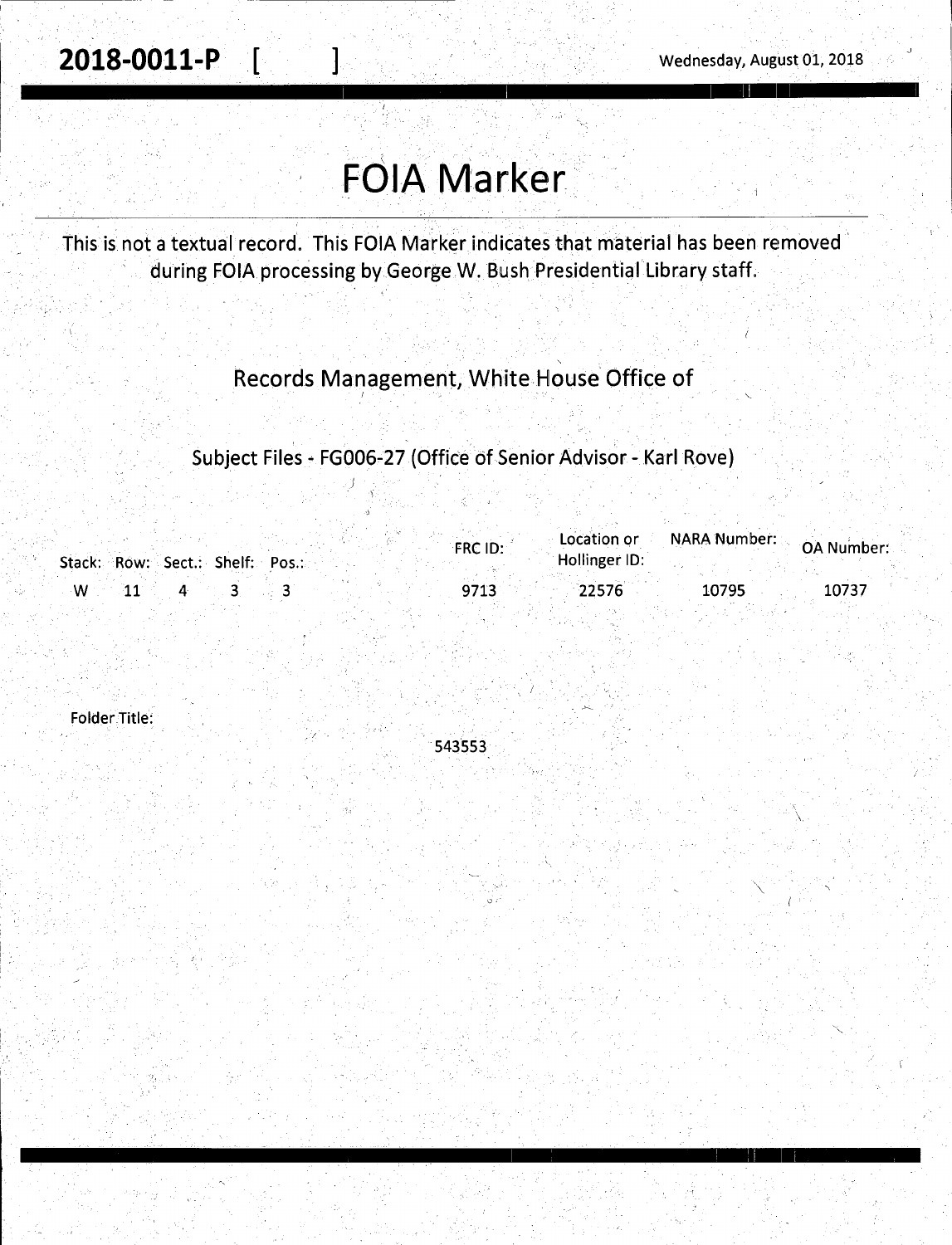## **THE WHITE HOUSE**  WASHINGTON

543553<br>Fl:004-27

.'.;

| FACSIMILE TRANSMITTAL SHEET                             |                                              |  |  |  |  |
|---------------------------------------------------------|----------------------------------------------|--|--|--|--|
| TO:<br><b>Brett Kavanaugh</b>                           | FROM:<br>Susan Ralston                       |  |  |  |  |
| COMPANY:<br>Counsel's Office                            | DATE:<br>9/23/2002                           |  |  |  |  |
| <b>FAX NUMBER:</b><br>67984                             | TOTAL NO. OF PAGES INCLUDING COVER:          |  |  |  |  |
| PHONE NUMBER:<br>65104                                  | SENDER'S REFERENCE NUMBER:                   |  |  |  |  |
| RE:<br>Draft Invitation                                 | YOUR REFERENCE NUMBER:                       |  |  |  |  |
| URGENT<br>$\square$ for review<br>$\Box$ PLEASE COMMENT | $\Box$ PLEASE REPLY<br>$\Box$ please recycle |  |  |  |  |
| NOTES/COMMENTS:                                         |                                              |  |  |  |  |

Karl agreed to swear in Dr. Khan. Does this invite look OK?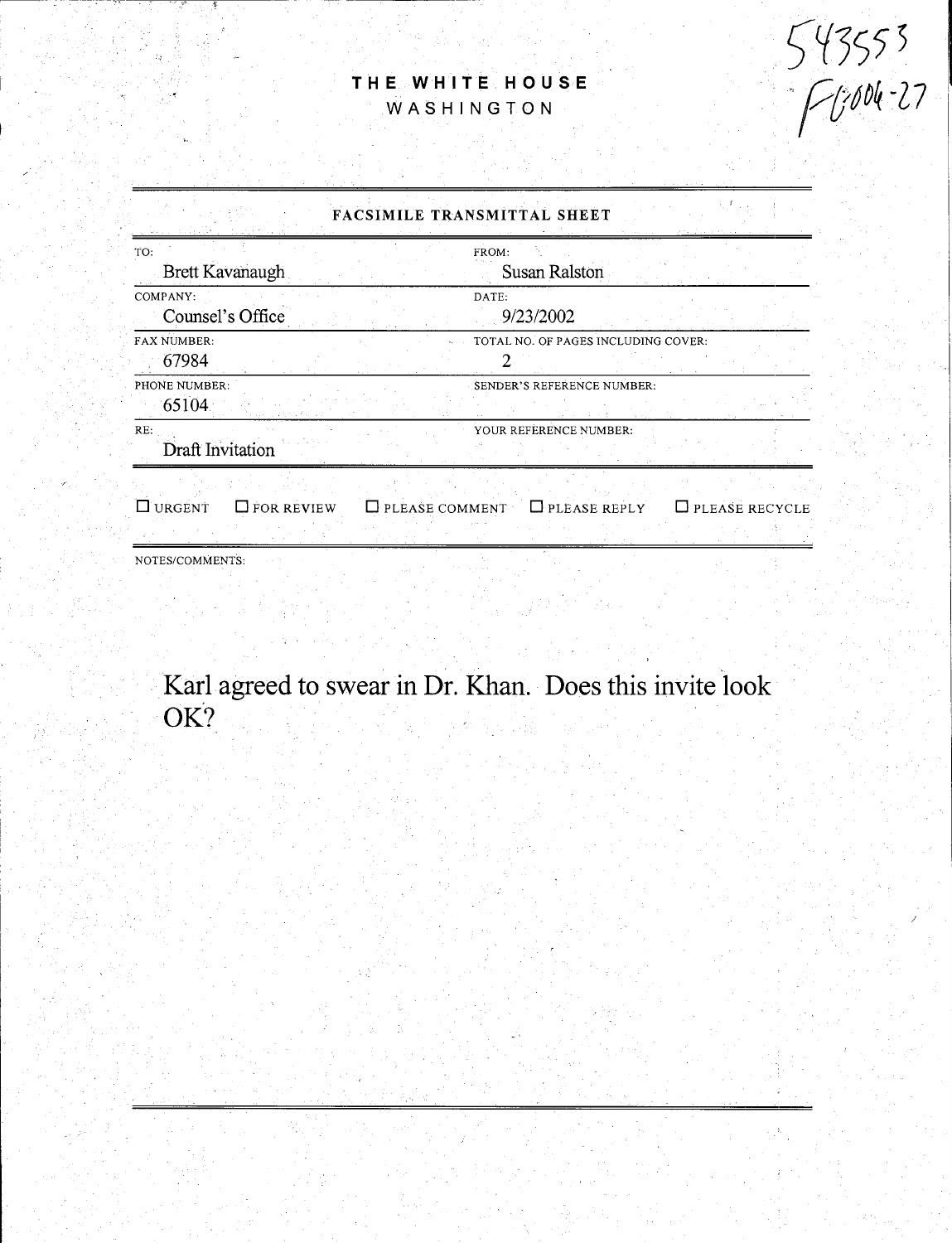09/23/2002 12:33 2149059369

CANCER CENTER ASSOC

09/23/2002 MON 12:04 FAX 3014430259 WHITE HOUSE INIT-AAPI

PAGE 02 Ø002/002



## THE PRESIDENT'S ADVISORY COMMISSION ON ASIAN AMERICANS AND PACIFIC ISLANDERS

Cordially Invites You To A

Swearing-In Ceremony and Reception

for

Dr. Amanullah Khan Member, The President's Advisory Commission on Asian Americans and Pacific Islanders

To Be Officiated By

The Honorable Karl Rove Senior Advisor to the President of the United States

> Thursday, September 26, 2002 6:00 ФМ-7:30 ФМ Capitol Hill, Room SC-6

Please RSVP to Angie Comeau at (301) 443-2492 (By Invitation Only)

**Business Attire**